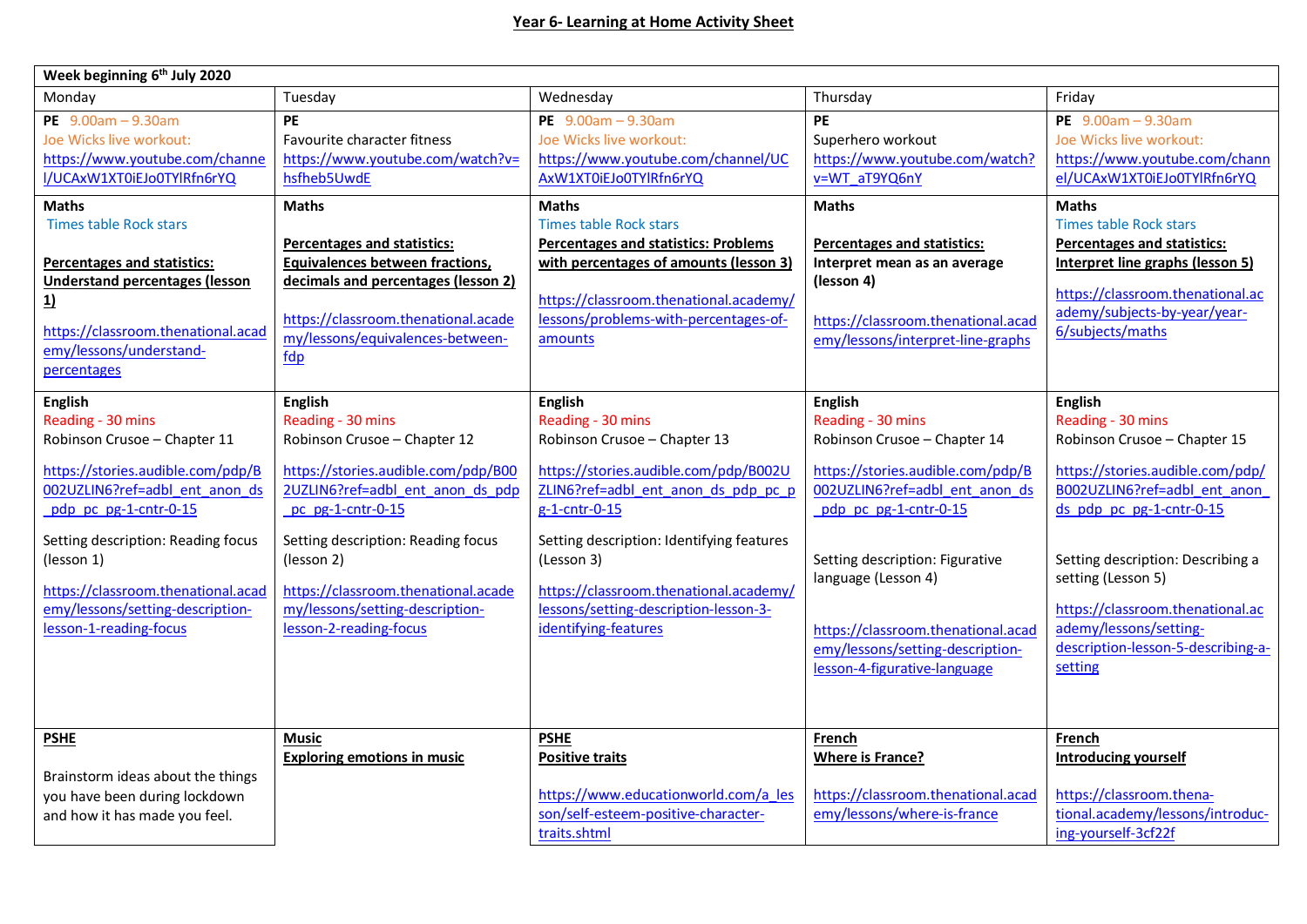## **Year 6- Learning at Home Activity Sheet**

|                                    | https://classroom.thenational.acade | Watch the video of Lizzie Velasquez,      |                                        |                                   |
|------------------------------------|-------------------------------------|-------------------------------------------|----------------------------------------|-----------------------------------|
| Write a song/rap about the         | my/lessons/exploring-emotions-in-   | who suffers from a rare disorder and      |                                        |                                   |
| experience of lockdown.            | music-7353de                        | partial blindness. Think about how        |                                        |                                   |
| The lyrics can be put to own music |                                     | people define themselves?                 |                                        |                                   |
| or a well-known song.              |                                     |                                           |                                        |                                   |
|                                    |                                     | Here are 10 positive traits.              |                                        |                                   |
|                                    |                                     | 1. Trustworthiness<br>2. Fairness<br>3.   |                                        |                                   |
|                                    |                                     | 4. Responsibility<br>Citizenship          |                                        |                                   |
|                                    |                                     | 5. Respect 6. Caring<br>7. Empathy        |                                        |                                   |
|                                    |                                     | 8. Courage<br>9. Integrity                |                                        |                                   |
|                                    |                                     | 10. Perseverance/determination            |                                        |                                   |
|                                    |                                     |                                           |                                        |                                   |
|                                    |                                     | Think about how we would know if          |                                        |                                   |
|                                    |                                     | someone had these positive traits.        |                                        |                                   |
|                                    |                                     | Wwrite down:                              |                                        |                                   |
|                                    |                                     | 3 characteristics or traits you<br>1)     |                                        |                                   |
|                                    |                                     | like about yourself. Think about the core |                                        |                                   |
|                                    |                                     | elements of your personality rather than  |                                        |                                   |
|                                    |                                     |                                           |                                        |                                   |
|                                    |                                     | your interests or talents.                |                                        |                                   |
|                                    |                                     | 2) Now think of 1 positive trait about    |                                        |                                   |
|                                    |                                     | someone else, again focuss on elements    |                                        |                                   |
|                                    |                                     | of their personalities not interests or   |                                        |                                   |
|                                    |                                     | talents.                                  |                                        |                                   |
| <b>Science</b>                     | <b>Science</b>                      | <b>Science</b>                            | <b>Science</b>                         | <b>Science</b>                    |
| <b>RECAP</b>                       |                                     |                                           |                                        |                                   |
| Living things and their habitat    | We will be working on being able to | What are the different classes that ani-  | Today you are going to be creating     | Use what you have learnt this     |
|                                    |                                     |                                           |                                        |                                   |
|                                    | understand the Linnaean System of   | mals are separated into?                  | your own animal.                       | week and the internet (if needed) |
| You will be working on being able  | Classification.                     |                                           | When doing this you will need to       | to complete the living things and |
| to classify animals based on their | Carl Linnaeus was a scientist who   | Follow the lesson slides                  | carefully consider which class it will | their habitats activity sheets    |
| similarities and differences.      | would study living things and their |                                           | belong to as this will define some     |                                   |
| E.g do they have fur? Do they have | kingdoms.                           | Task: Complete the animal grouping        | of its features.                       |                                   |
| 4 legs?                            |                                     | task                                      |                                        |                                   |
|                                    | Follow the lesson slides            |                                           | Follow the lesson slides               |                                   |
| Different animal groups:           |                                     |                                           |                                        |                                   |
| Mammals, reptiles, amphibians,     | Task: Research about him and his    |                                           | Task: Use the template to create       |                                   |
| insects and birds                  | theory and answer the questions.    |                                           | your own animals considering the       |                                   |
|                                    |                                     |                                           | classifications                        |                                   |
| It is important to continually     |                                     |                                           |                                        |                                   |
| consider what is similar and what  |                                     |                                           |                                        |                                   |
| is different with the group of     |                                     |                                           |                                        |                                   |